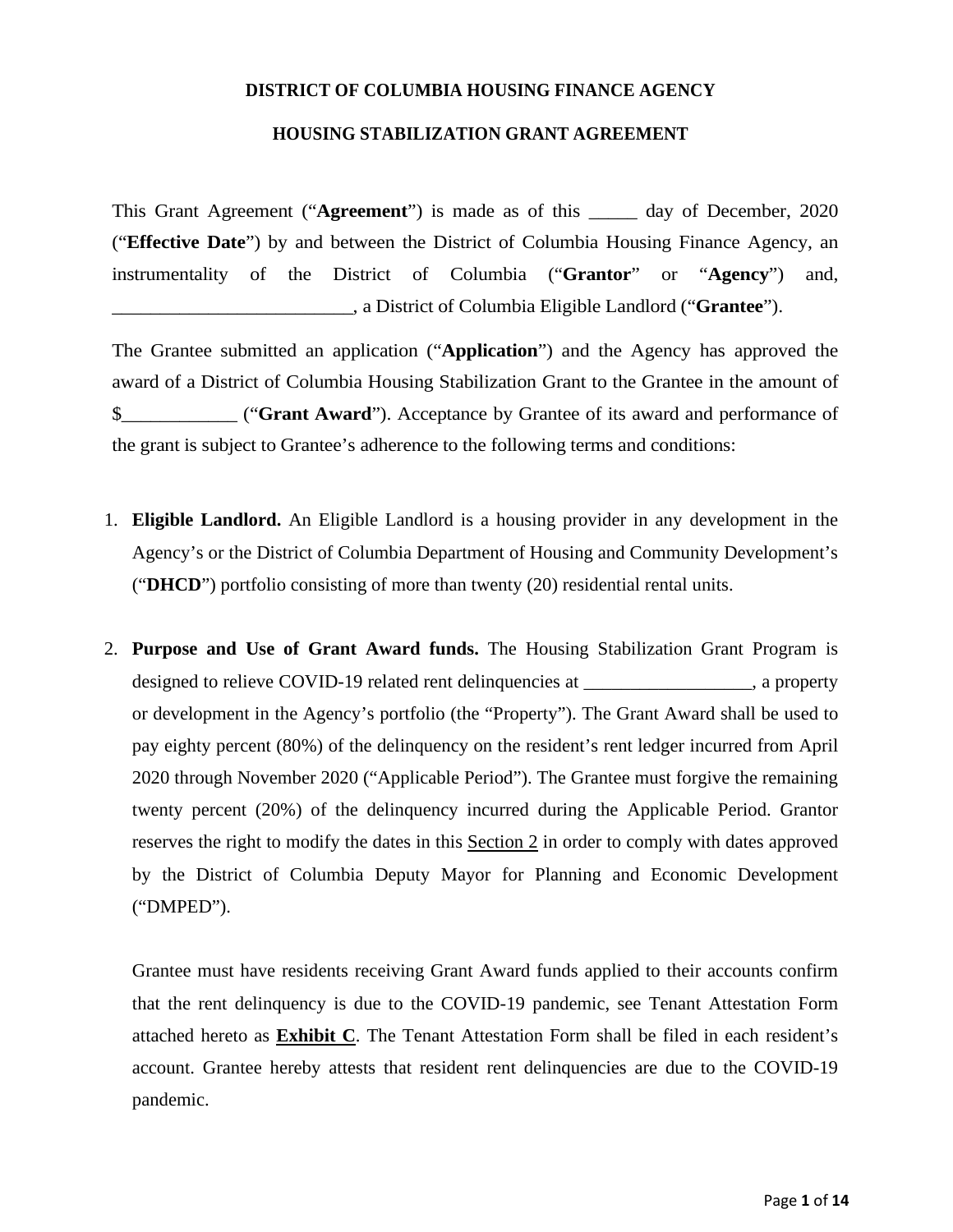Eligible Residents are defined as tenants residing at the Property continuously from March 1, 2020 to the Housing Stabilization Grant Program application date who were unable to pay rent during the Applicable Period due to the impact of COVID-19. Eligible Residents must not be receiving operating or rental assistance, to include, but not limited to:

- (A) Local Rent Supplement Program,
- (B) Section-8 Voucher,
- (C) Veteran Assistance for Supportive Housing,
- (D) Emergency Rental Assistance Program,
- (E) COVID-19 Housing Assistance Program, or
- (F) Tenant Based Rental Assistance Program

Grantee hereby acknowledges that by signing this Agreement and receiving the Grant Award, Grantee may be subject to tax or other implications. Any tax or other implications imposed on the Grantee as a result of receiving the Grant Award is the Grantee's sole responsibility.

- 3. **Term.** The Term is from the Effective Date until September 30, 2021. All expenses funded by this Grant Award must occur and/or be spent by December 30, 2020.
- 4. **Due Diligence.** As a condition of award, Grantee shall submit to the Grantor the following Due Diligence Documents current as of the Effective Date:
	- (A) Rent roll to cover Covid-19 Delinquency (March 2020 November 2020),
	- (B) Rent Delinquency Report for (April 2020 November 2020),
	- (C) Complete Delinquency Template (download from Agency website),
	- (D) Basic Business License,
	- (E) Clean Hands Certification,
	- (F) Property Insurance Certificate,

(G) Property Information: Property Name, Total Units/Unit Bedroom Sizes, Area Median Income ("**AMI**") Levels, Vacancy (Physical/Economic),

(H) Rental Income Property shown on 2019 Taxes (Federal and the District of Columbia),

(I) Resident Identifiers: Resident Name, Household Size, Address, Outstanding Balance, Local Rent Supplement Program ("**LRSP**"), Housing Choice Voucher and or COVID-19 Subsidy,

(J) Self-Certification that Grantee does **NOT** have any outstanding District of Columbia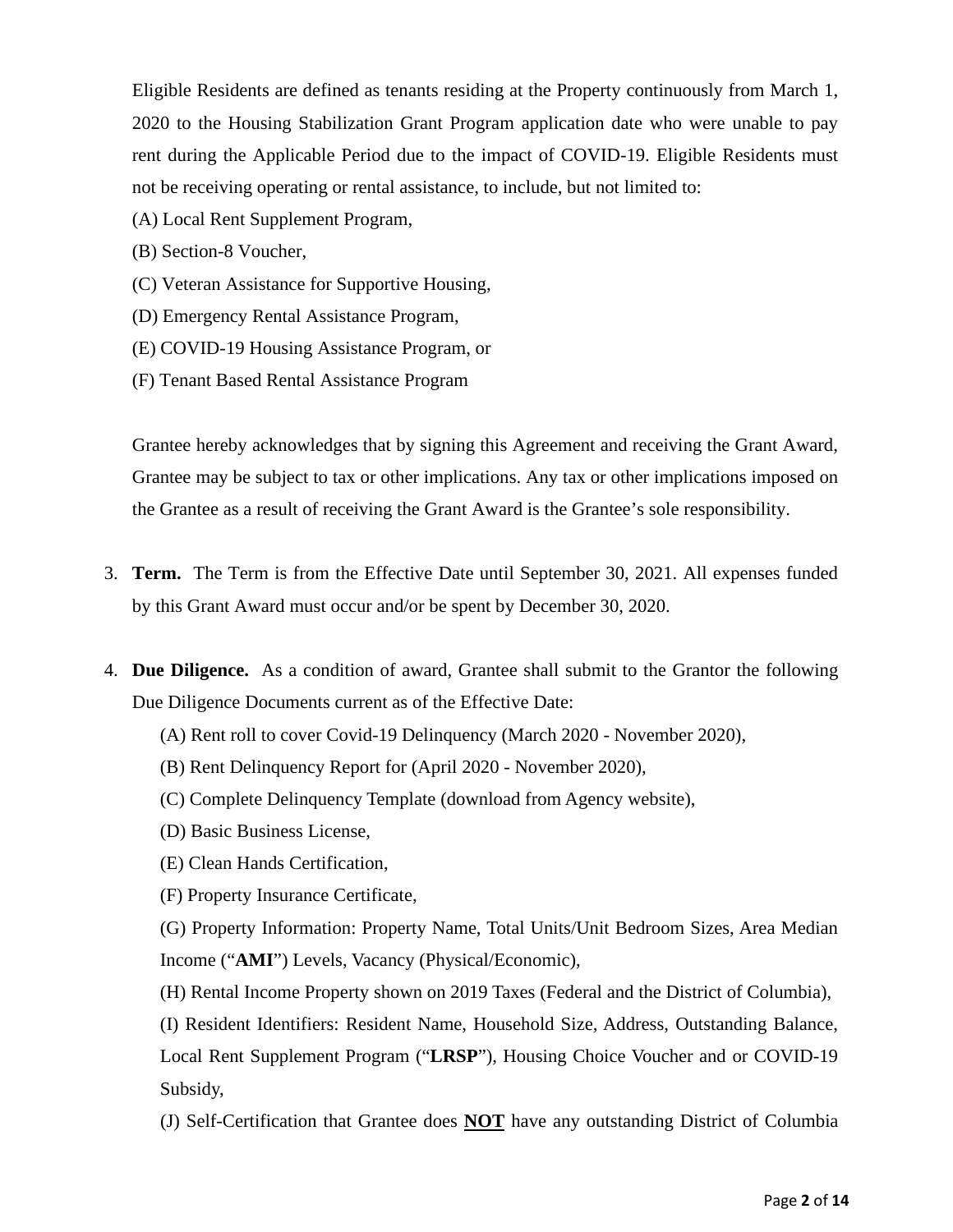Department of Consumer and Regulatory Affairs ("**DCRA**") enforcements,

(K) Submission of all outstanding compliance items (i.e. registration in Agency Portal, submission of monthly, quarterly and year ending reporting),

(L) Attestation/Certification that documentation submitted for the Grant Award is true and correct. Any false statements may result in revocation of the Grant Award and reversion of funds to the Grantor, and

(M) W-9

Grantee shall submit the Due Diligence Documents above no later than **December 11, 2020** through the following website: http://dchfa.org/housing-stabilization-grants/. Please contact HSGAwardee@dchfa.org with any questions regarding this process. Failure of Grantee to provide either a Clean Hands Certificate, or Basic Business License, to the Grantor pursuant to this Section shall be considered a default under Section 11 Grantor reserves the right to request additional due diligence items for review.

- 5. **Method of Payment**. Grant Award funds will be issued via Automated Clearing House ("**ACH**") payments, however wire transfers may be initiated if necessary. Grantee shall provide the bank account and routing information necessary to electronically wire the Grantee Award to its account. Grantee's information should be input carefully and double checked to prevent mistakes. The following information shall be submitted: (A) Grantee (Payee) Name (B) Account Holder's Name (C) Bank Name (D) Bank State (E) ABA Routing Number (F) Bank Account Number.
- 6. **Reporting Requirements.** Grantee shall submit a close out report ("Report") to Grantor no later than January 4, 2021. Reports shall include an accounting of how the Grant Award was applied to delinquent accounts. See Grant Report Guidelines, attached hereto as **Exhibit A**. Grantee's failure to fully document expenditure of a Grant Award as described in this Section 6 and Section 8 shall be considered a default under Section 11. Grantee may be subject to additional reporting requirements by the Grantor, District of Columbia Government (the "District") and/or the United States Department of the Treasury ("Department of the Treasury"). Grantee must notify residents in writing receiving Grant Award funds applied to their account that information including but not limited to address, unit, and months credited may be reported to the Grantor, the District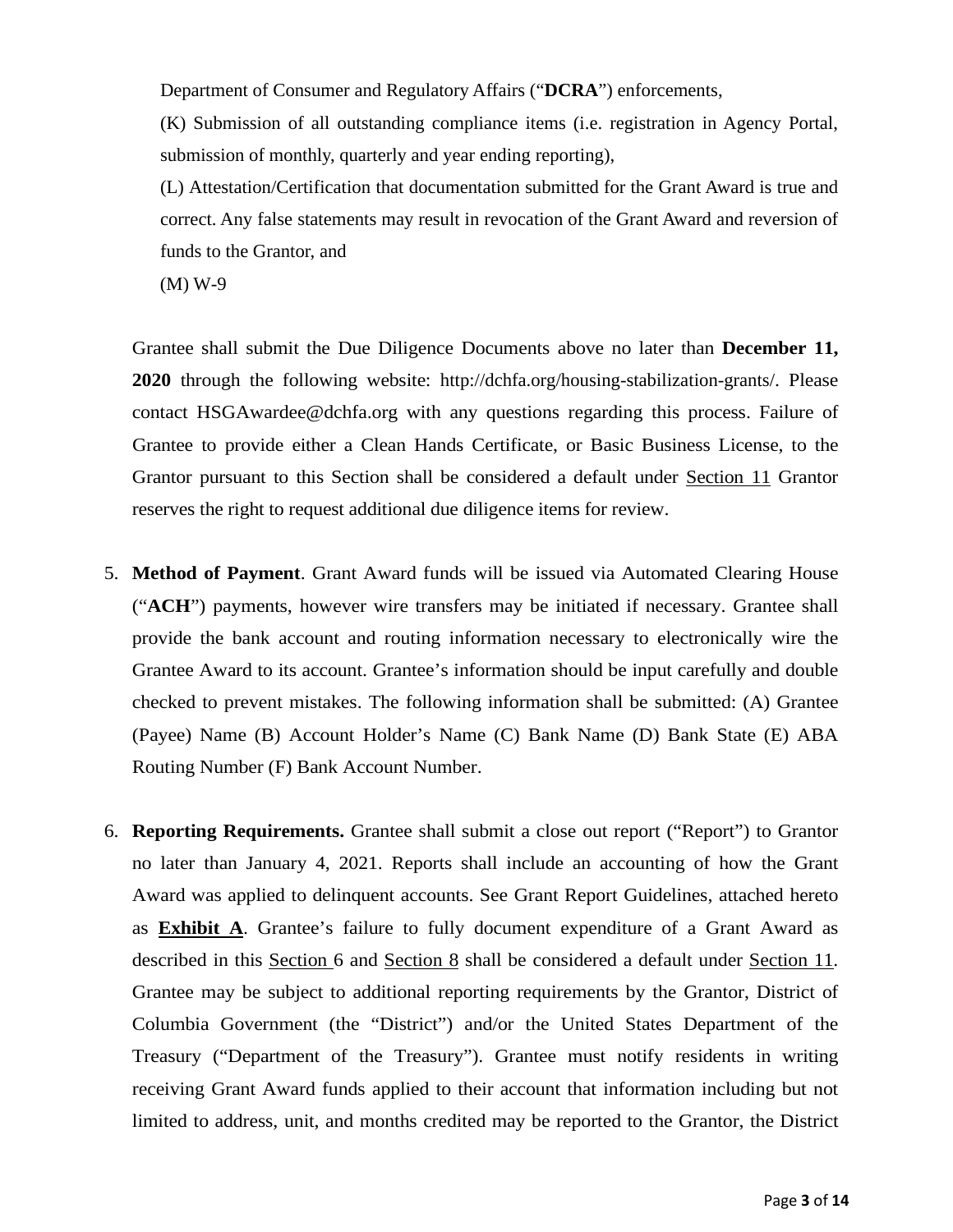and/or the Department of the Treasury.

7. **Audit.** Grantor may conduct audits, at the Grantor's discretion, of any and all information related to the distribution and application of the Grant Award, including, but not limited to, Grantee's rent rolls, records demonstrating application of Grant Award to delinquent accounts, Grantee's due diligence items, and all other records or documents deemed necessary to complete Grantor's audit. Grantor will monitor the performance of the Grantee based on the Purposes and Uses described in Section 2 and other requirements included in this Agreement. Grantee shall cooperate fully with the Grantor in the conduct of an audit under this Section 7. Grantee may be subject to additional audits by the Grantor, the District, and the Department of the Treasury.

Grantee shall fully clear or remedy any deficiencies noted in any audit conducted by the Grantor under this Section 7 within thirty (30) calendar days after the receipt of the audit results by Grantee. If an audit shows that an expenditure is not allowable under this Agreement, Grantor shall disallow the expenditure of funds by a written letter or electronic correspondence sent to Grantee. Grantee shall repay Grantor for audit disallowances within thirty (30) calendar days of the date of a disallowance letter. If Grantee fails to repay a disallowance within the thirty (30) calendar day period, Grantee shall be deemed no longer eligible to receive Grant Award funds.

8. **Records Maintenance and Inspections.** Grantee shall retain all records relating to this Agreement and the expenditure of the Grant Award, including all records required to be maintained pursuant to this Agreement, for a period of not less than five (5) years after the end of the Term. In addition, records resulting from the resolution of an audit or monitoring finding shall be maintained for a period of not less than five (5) years after resolution of the finding. Grantee shall be required to make available, upon request, for at least five (5) years after the end of the Term, files and records that will assist the Agency in assessing compliance with this Agreement and the impact of the Housing Stabilization Grant Program.

Grantee shall make available to Grantor for examination and copying, at reasonable times and locations and after reasonable notice from Grantor, any and all information and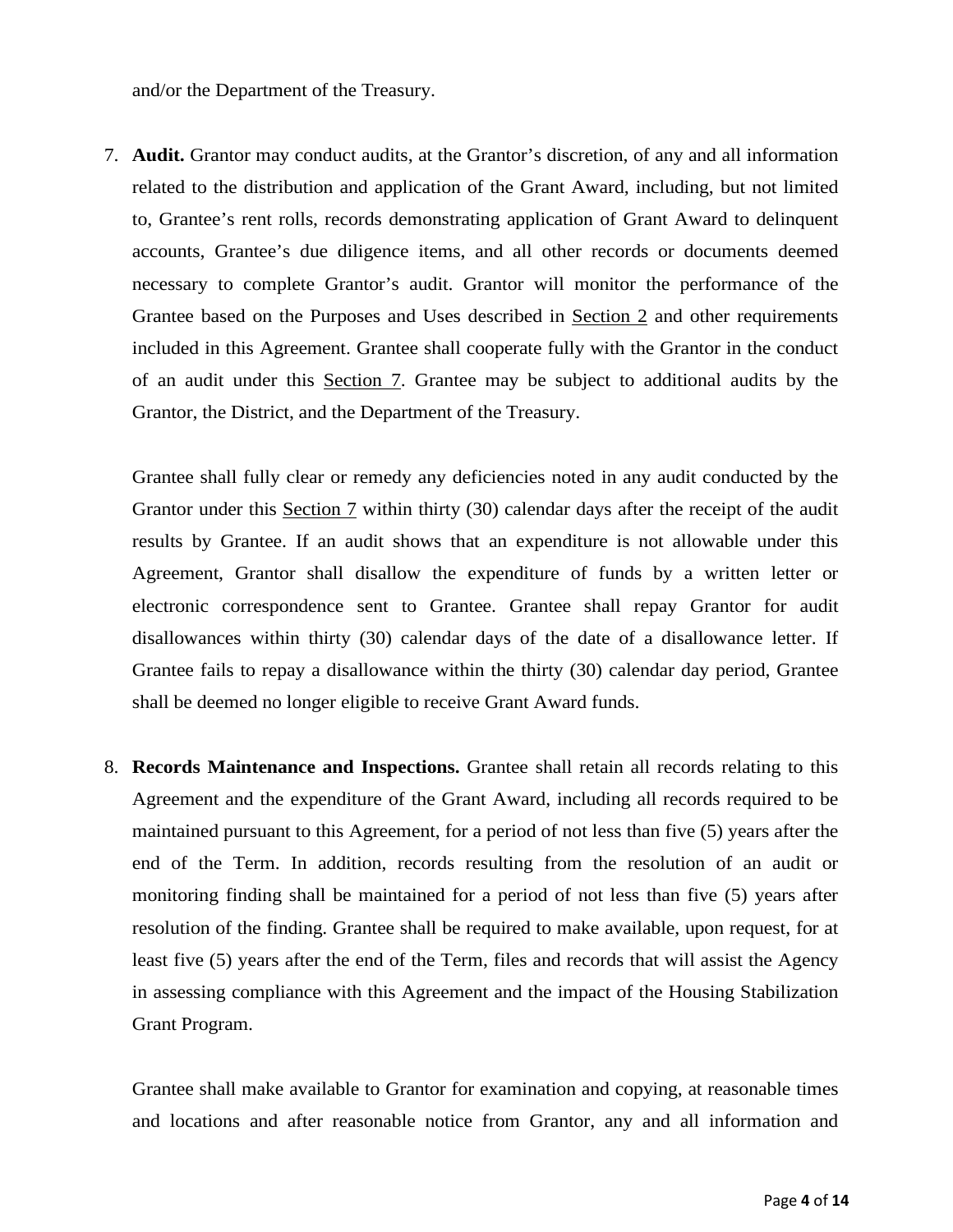records related to Grantee's performance, including physical inspections and to examine the books and records of the Grantee with respect to the Property, and any and all records and documentation prepared pursuant to this Agreement and any and all information and records related to the invoicing, receipt, expenditure, and accounting of the Grant Award. Grantee shall cooperate fully with Grantor in locating and making accessible any such records.

- 9. **Additional Awards.** Grantor may elect, if legally permitted, to award Grantee additional Grant Award Funds. Grantee acknowledges that Grantor may be legally prohibited from providing additional Grant Awards to Grantee. Grantee shall not be entitled to reimbursement for services or costs procured to effectuate this Agreement.
- 10. **Unspent Funds.** Grantor shall not disburse any Grant Awards after the Term or upon termination of this Agreement, whichever is earlier. Any undisbursed grant funds remaining after that date shall be de-obligated and shall no longer be available for disbursement to Grantee. Any Grant Award funds remaining unspent in Grantee's possession after December 30, 2020 shall be returned to Grantor pursuant to Section 12.
- 11. **Default; Remedy; Non-Waiver.** Any failure by Grantee, or their agents to comply with any of the terms or conditions of this Agreement, as such failure is determined in the sole discretion of Grantor, shall constitute a default under this Agreement. In the event of a default, Grantor may provide to Grantee a written notice of the default, along with a demand to cure by a date established in Grantor's sole and reasonable discretion, but in no less than five (5) business days. If the default is not cured or remedied according to the time limit established in the notice and demand, Grantee as applicable, shall return to Grantor any remaining Grant Award funds in the possession of Grantee, and Grantor shall not be obligated to provide any additional Grant Award funds to Grantee, Grantor may exercise any additional rights provided under Section 12 of this Agreement, and Grantor may exercise any other legal or equitable remedies available to Grantor. No delay or omission of Grantor to exercise any right, power, or remedy accruing upon the happening of a default shall impair any such right, power, or remedy or shall be construed to be a waiver of, or acquiescence to, any such default.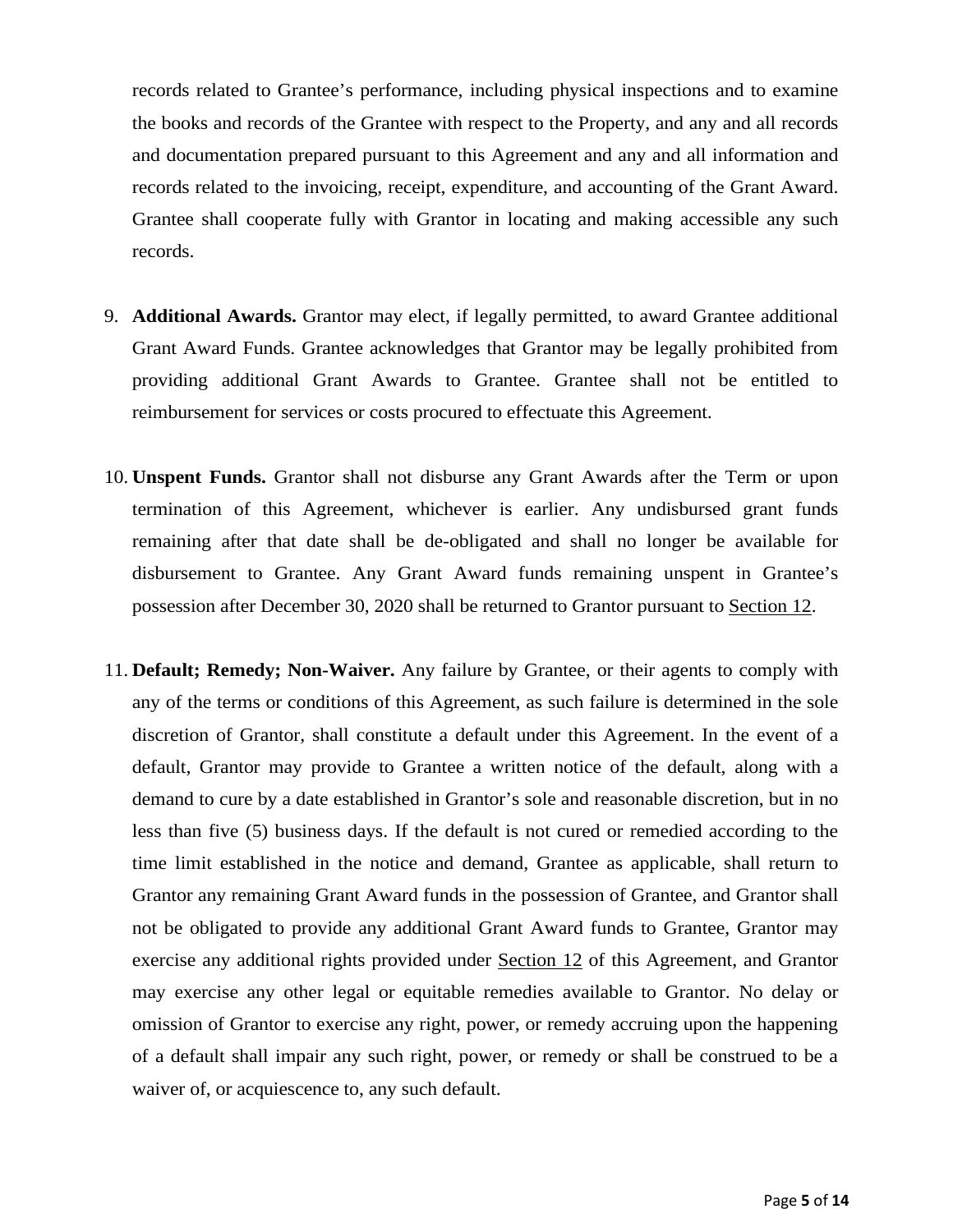- 12. **Suspension or Termination of Grant Funding; Reversion of Funds.** In the event that the Grantee: (A) has not complied with the terms of this Agreement; (B) has not demonstrated satisfactory performance or financial accountability; (C) is in default, as described in Section 11 of this Agreement; (D) fails to comply with District and Federal guidelines for operating their businesses (mask protocols, social distancing guidelines, disinfection protocols, occupancy restrictions, etc.) during the COVID-19 public health emergency; (E) made representations and warranties that were not true and correct as of the Effective Date; or (F) is not in compliance with all applicable District and Federal laws and regulations all as determined in the sole discretion of Grantor, Grantor may, at its sole discretion, suspend or terminate funding to Grantee and may demand in writing the repayment or return of some or all of the Grant Award, whether or not such Grant Award funds have been previously obligated or committed by Grantee, any accounts receivable attributable to the use of the Grant Award, and any income generated by the Grant Award. In addition to the foregoing, Grantor may exercise all remedies at equity and law. Any Grant Award funds remaining unspent in Grantee's possession after December 30, 2020 shall be returned to Grantor.
- 13. **Non-Discrimination.** In the provision of goods or services associated with the grant, Grantee shall not discriminate, or allow discrimination, on the basis of actual or perceived race, color, religion, national origin, sex, age, marital status, personal appearance, sexual orientation, gender identity or expression, familial status, family responsibilities, genetic information, disability, matriculation, political affiliation, disability, source of income, status as a victim of an intra-family offense, or place of residence or business. In addition, Grantee shall not engage in or allow harassment based on any of the above categories, nor engage in any other activity that would be prohibited by the District of Columbia Human Rights Act of 1977, effective December 13, 1977 (D.C. Law 2-38; D.C. Official Code § 2- 1401.01 et seq.).
- 14. **Freedom of Information Act.** The District of Columbia Freedom of Information Act of 1976, effective March 25, 1977 (D.C. Law 1-96; D.C. Official Code § 2-531 et seq.) ("FOIA") provides that "any person has a right to inspect, and at his or her discretion, to copy any public record except as expressly exempt by the Act." Grantee acknowledges that the Grantor has provided the Grant Award to Grantee and all information and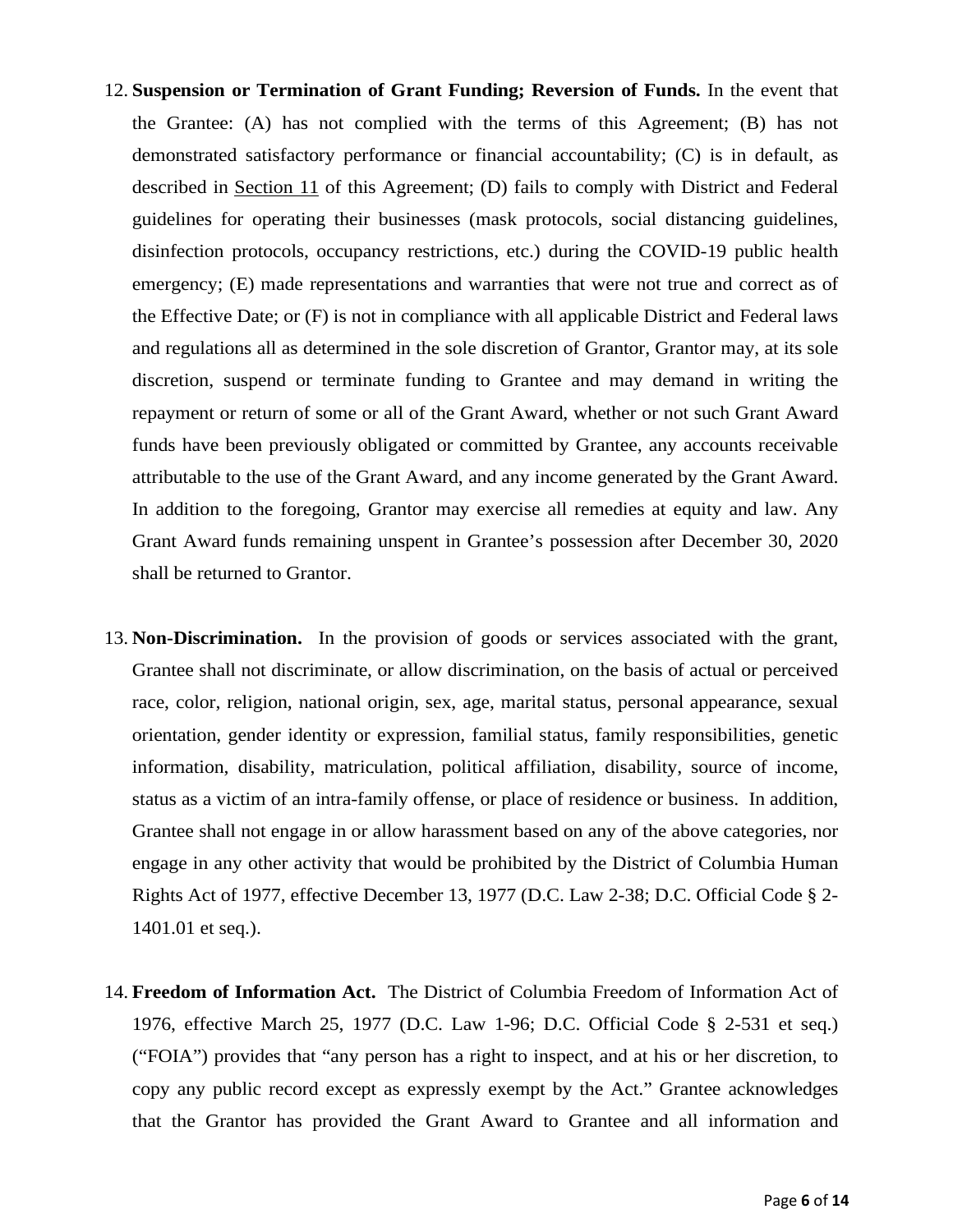documentation submitted to the Grantor, including information exempt from mandatory disclosure under FOIA, is subject to public disclosure in response to a Freedom of Information Act request. Grantor shall have no liability related to such disclosure.

- 15. **Applicable Law.** D.C. Code § 42-2703.01(12) specifically provides that the Agency has the power to contract for and to receive contributions, gifts, grants, subsidies, and loans of money, property, labor or other things of value from any source to be used for the purpose of this chapter and subject to the conditions upon which the contributions, gifts, grants, subsidies, and loans are made. The provisions of this Agreement shall be governed and construed under the laws of the District of Columbia. Grantee shall comply with all applicable District and Federal statutes and regulations as may be amended from time-totime.
- 16. **Authorizing Official.** By executing this Agreement, the authorizing official of the Grantee (the "**Authorized Official**") represents to the Grantor the due authorization to execute this Agreement, and that no other signatures, consents or authorizations are necessary to render this Agreement binding between the Grantor and the Grantee. The Authorized Official shall complete the attestation attached hereto as **Exhibit B**.
- 17. **Notices and Grantor Contact Information.** All submissions or notifications to Grantor shall be sent electronically to: HSGAwardee@dchfa.org. Grantee shall provide the property name in the subject line of the e-mail. Notices to the Grantee pursuant to this Agreement shall be sent electronically or to the contact information provided below:

Property Name: Property Address: Authorizing Official: Telephone: E-mail:

18. **Representations and Warranties.** Grantee represents and warrants the following: (A) It has disclosed whether Grantee, or any of its officers, partners, principals, members, associates or key employees, within the last three (3) years prior to the date of the application, have been: (i) Indicted, charged (if still pending) or convicted of (ii) any crime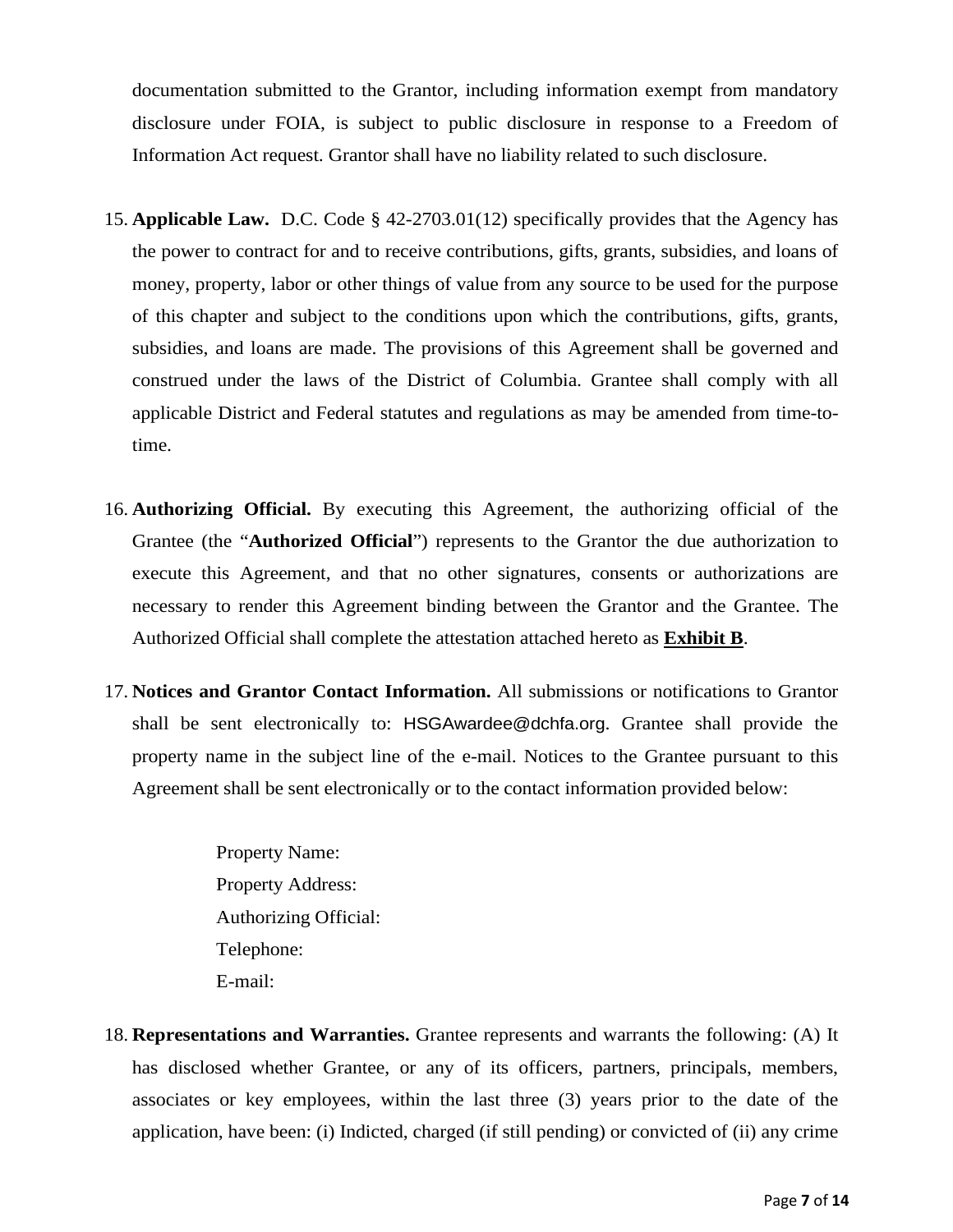or offense arising directly or indirectly from the conduct of the applicant's organization or (iii) any crime or offense involving financial misconduct or fraud; or (iv) the subject of legal proceedings arising directly from the provision of services by the organization; and that if the Grantee's response to (i) above is in the affirmative, Grantee has fully disclosed any such indictments, charges, convictions, or legal proceedings (and the status and disposition thereof) and surrounding circumstances in writing and has provided documentation of the circumstances. (B) That Grantee does not owe more than \$100 to any agency of the District, and Grantor will disburse the Grant Award in reliance on this representation. (C) As of the Effective Date, Grantee is open and operating in the District of Columbia; (D) As of the Effective Date, Grantee has no plans to permanently close operations in the District of Columbia.

- 19. **Nondisclosure of Confidential Information.** Grantee shall not use or retain any resident personally identifiable information ("PII") or confidential information including but not limited to health status, financial account information, District or federal subsidy recipient information, or similar information ("Confidential Information") for its own use or for any reason other than to carry out the Purpose and Uses in Section 2 of this Agreement. Grantee shall take all reasonable measures to protect the privacy of the PII or Confidential Information in order to prevent it from public disclosure or unauthorized use or access by persons or entities not authorized under this Agreement. Access to Confidential Information shall be limited to Grantee staff or employees who have a need to access the Confidential Information in their official capacity. Confidential Information shall not be directly or indirectly disclosed, reproduced, copied, disseminated, published, furnished, provided or otherwise made available to any person, firm partnership, limited liability company, corporation, government, association, institution, or other entity, without the prior written consent of the Grantor. The Grantee shall notify the Grantor immediately of any actual or suspected breach, misuse, misappropriation, or unauthorized disclosure of the Confidential Information. Grantee shall be personally liable for all violations of the terms of this Section 19.
- 20. **Severability.** In the event that any provision of this Agreement is held to be unenforceable by a court with competent jurisdiction, all remaining provisions of this Agreement shall be valid, binding, and enforceable against the Grantor and Grantee.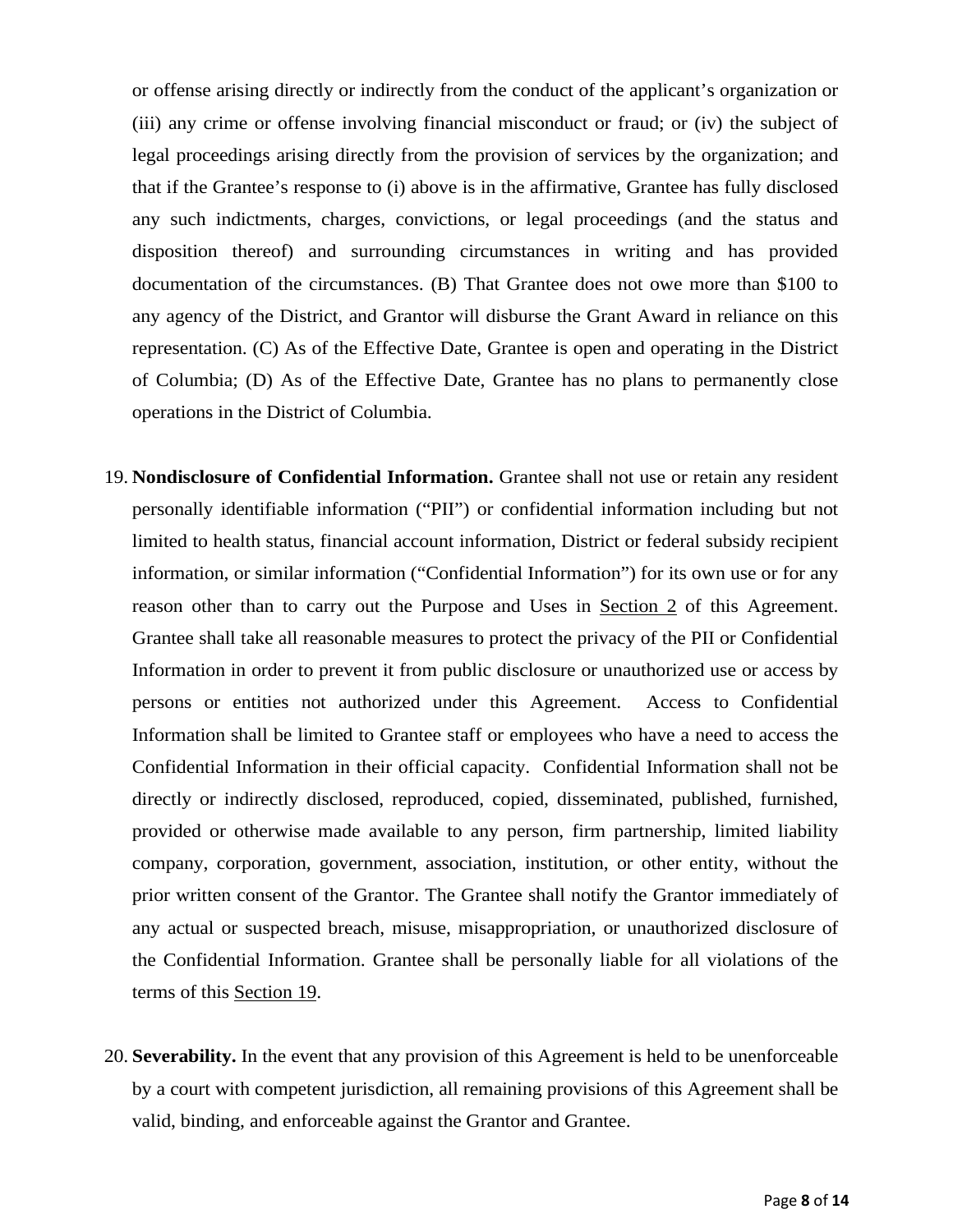- 21. **Total Agreement.** This Agreement constitutes the total and entire agreement between the Grantor and Grantee. All previous discussions, writings, and agreements are merged herein.
- 22. **Successors, Transferees and Assigns.** This Agreement shall be binding upon, inure to the benefit of and be enforceable by the Grantor and Grantee and their respective successors, transferees and assigns.
- 23. **Counterparts.** This Agreement may be executed in counterparts, each of which shall be an original and all of which together shall constitute but one and the same instrument.
- 24. **Assignments and Transfers.** Neither this Agreement nor the Grant Award shall be assigned or transferred without the prior written approval of Grantor at Grantor's sole discretion.
- 25. **Anti-Deficiency Considerations.** The Grantor and Grantee acknowledge and agree that nothing in this Agreement creates a financial obligation in anticipation of an appropriation and that all provisions of this Agreement, or any subsequent agreement entered into by the parties pursuant to this Agreement, are and shall remain subject to the provisions of (i) the Federal Anti-Deficiency Act, 31 U.S.C. §§ 1341, 1342, 1349, 1351; (ii) the District of Columbia Anti-Deficiency Act, D.C. Official Code §§ 47-355.01 – 47-355.08 (2015 Repl.); (iii) D.C. Official Code § 47-105 (2015 Repl.); and (iv) D.C. Official Code § 1- 204.46 (2015 Supp.), as the foregoing statues may be amended from time to time, regardless of whether a particular obligation has been expressly so conditioned.
- 26. **Term and Termination.** This Agreement shall be effective as of the Effective Date and shall remain in effect until the end of the Term. Sections 6, 7, 8, and 19 shall survive the termination of this Agreement.

#### REMAINDER OF PAGE INTENTIONALLY LEFT BLANK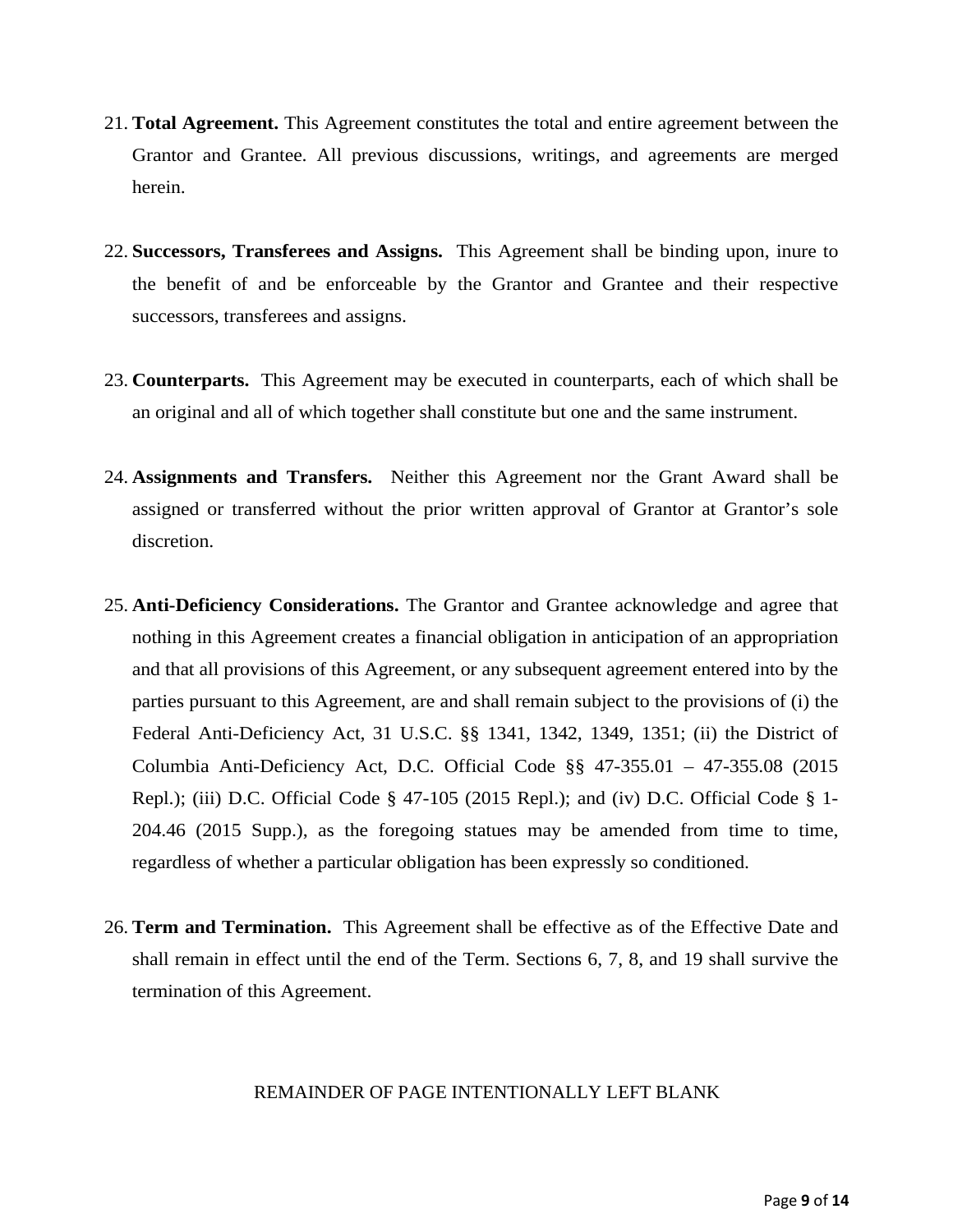[Housing Stabilization Grant Program Grant Agreement Signature page]

**IN WITNESS WHEREOF,** the Parties have caused this Agreement to be signed, acknowledged, and delivered in their names by their duly authorized representatives as of the Effective Date.

# **GRANTOR:**

THE DISTRICT OF COLUMBIA HOUSING FINANCE AGENCY

By: \_\_\_\_\_\_\_\_\_\_\_\_\_\_\_\_\_\_\_\_\_\_\_\_\_\_\_\_\_\_\_\_\_\_\_\_\_\_

 **Name: Title:**

# **GRANTEE/AUTHORIZED OFFICIAL:**

 $By:$ 

**Name: Date: Title:**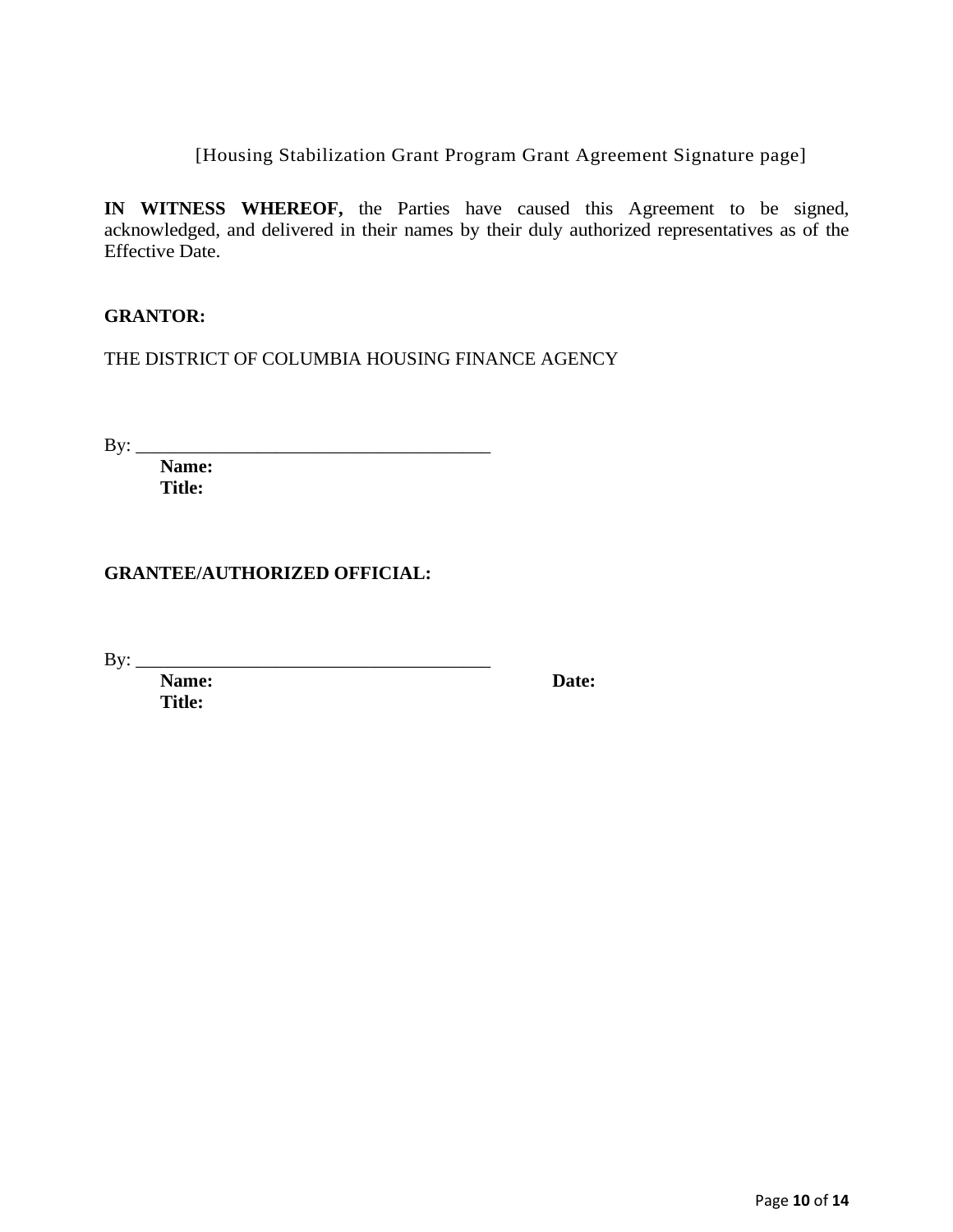# **Exhibit A Grant Award Report Guidelines**

1. **General Reporting Requirements.** Grantee shall be subject to performance and reporting requirements that will help ensure that Grantee is accountable for achieving program outcomes and using the Grant Award in a responsible manner. The performance and reporting requirements shall enable the Grantor to identify obstacles to success for Grantee. Grantee shall produce timely documentation of program activities and participant progress to Grantor. To meet this requirement, Grantee shall submit evidence of the use of funds, including but not limited to, receipts, invoices, bank statements, copy of the front and back of check payments, and any other supporting financial documentation as requested by the Grantor in its sole discretion.

Grantee shall maintain electronic and hard copies of all reports and supporting materials for no less than five (5) years following the end of the Term. Reports and supporting materials may include but are not limited to financial records that clearly document all funds received and expenditures, eligibility documents, program activities, and performance measures documentation. Grantor shall have sole ownership and control of all deliverables. Grantee may not use or distribute any work product related to this Agreement, any deliverables, or related information without written approval from Grantor in its sole and absolute discretion.

### 2. **Closeout Report.**

- a. Grantee shall submit a "**Closeout Report**" to Grantor no later than January 4, 2021. The Closeout Report shall be submitted to: [HSGAwardee@dchfa.org.](mailto:HSGAwardee@dchfa.org)
- b. The Closeout Report shall cover the period beginning on the Effective Date and ending on the date of the Closeout Report.
- c. The Closeout Report shall include the following for Grant Award funds applied to delinquent resident accounts:
	- i. Report date of submission.
	- ii. Organization name and contact information (full address, including mailing address if different, telephone number, email and website, the name and contact information of the current CEO or executive (if different) and contact person for this report).
	- iii. EIN and/or federal tax-exempt number (if applicable).
	- iv. Signature of authorizing official.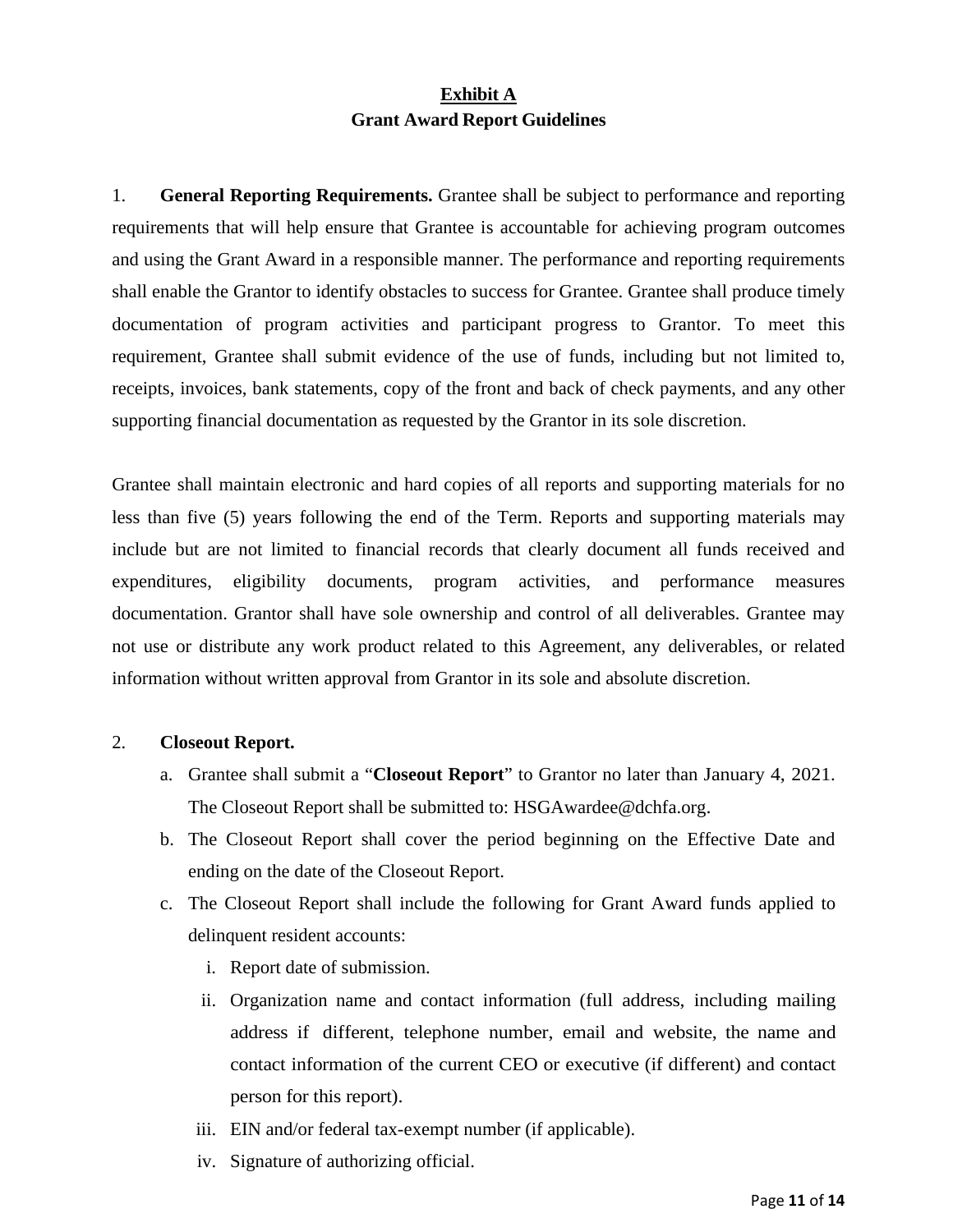- v. Spreadsheet that quantifies the dollar amount of the Grant Award and how the Grant Award was applied to each delinquent resident account including, receipts, invoices, bank statements, copy of the front and back of check payments, and any other supporting financial documentation.
- vi. Statement that delinquent resident accounts are now current.
- vii. Updated rent rolls, delinquency reports, and resident ledgers as well as monthly, quarterly and year ending reports.
- viii. Current balance sheet for the property.

Grantee must notify residents in writing receiving Grant Award funds applied to their account that information including but not limited to address, unit, and months credited may be reported to the Grantor, the District and/or the Department of the Treasury.

3. **Review and Approval of Reports.** Each Closeout Report and any other report as requested by Grantor shall be subject to the review and approval of Grantor at its sole discretion. In the event that Grantor disapproves of any disclosure in the Closeout Report, Grantee shall not be entitled to the Grant Award and Grantor shall have the rights and remedies set forth in Section 11 and Section 12 of this Agreement.

4. **Technology Requirements.** At a minimum, Grantee shall provide the following technology to accommodate the reporting requirements listed above:

- i. MS Windows XP Professional or Mac OS X;
- ii. MS Office Professional Version 2007 or 2010 (recommended) or Mac MS Office 2008 or 2011 (recommended);
- iii. Individual E-mail accounts for staff working on the proposed project; and
- iv. Adobe Reader Version 9 or higher (free, downloadable online).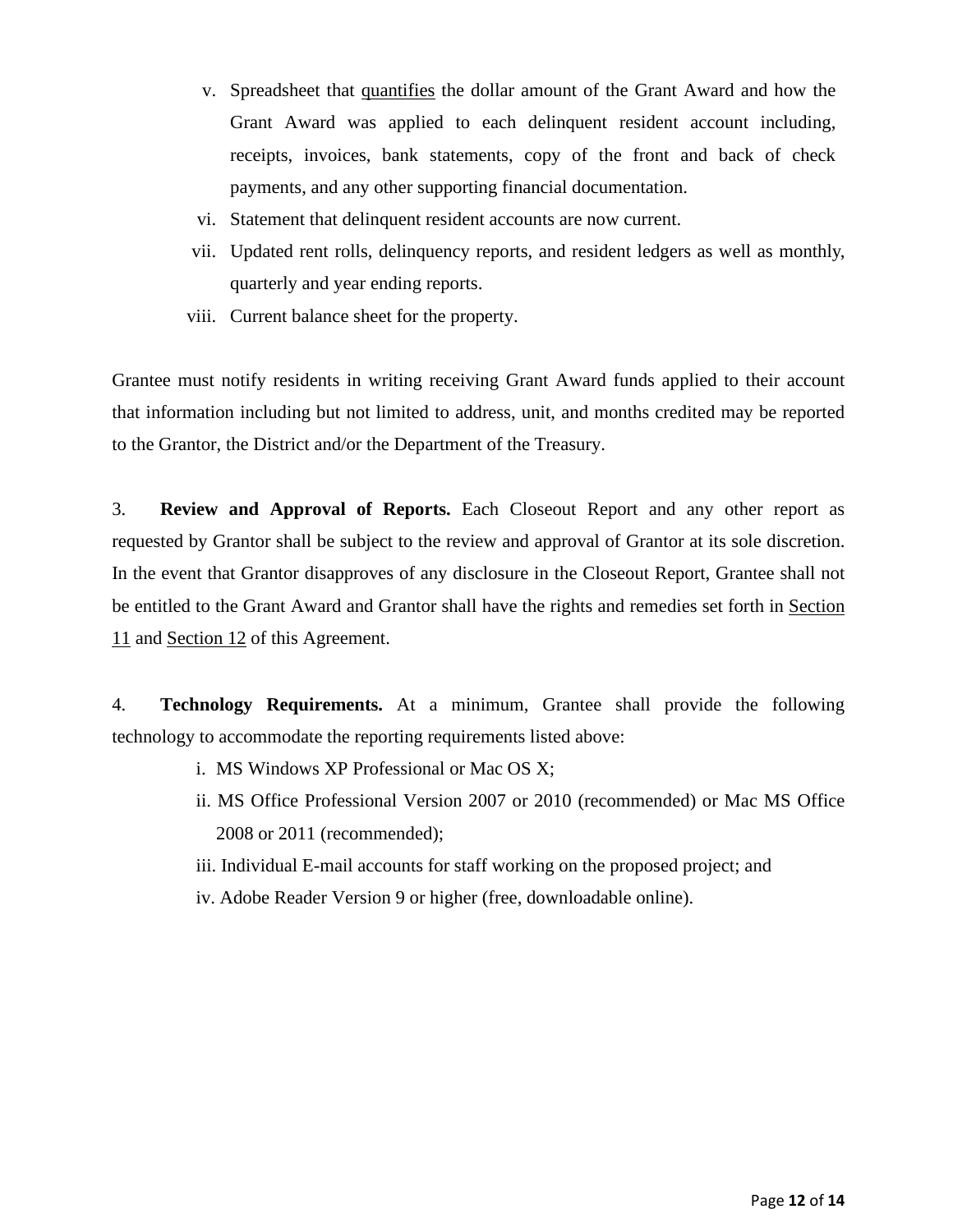## **Exhibit B Authorized Official Attestation Form**

I, [PRINT NAME] \_\_\_\_\_\_\_\_\_\_\_\_\_\_\_\_\_\_, certify that I am an authorized official of \_\_\_\_\_\_\_\_\_\_\_\_\_\_\_ (the "Grantee") and am hereby authorized to act as a signatory of this District of Columbia Housing Finance Agency Housing Stabilization Grant Agreement, (the "Agreement"), whereby the Grantee shall accept and receive funds from the Home Stabilization Grant Program (the "Grant Award") for \_\_\_\_\_\_\_\_\_\_\_\_\_\_\_\_\_\_\_\_\_\_ (the "Property"). I represent that no other signatures, consents, or authorizations are necessary to facilitate the disbursement of the Grant Award to the Grantee.

Signature: Date: